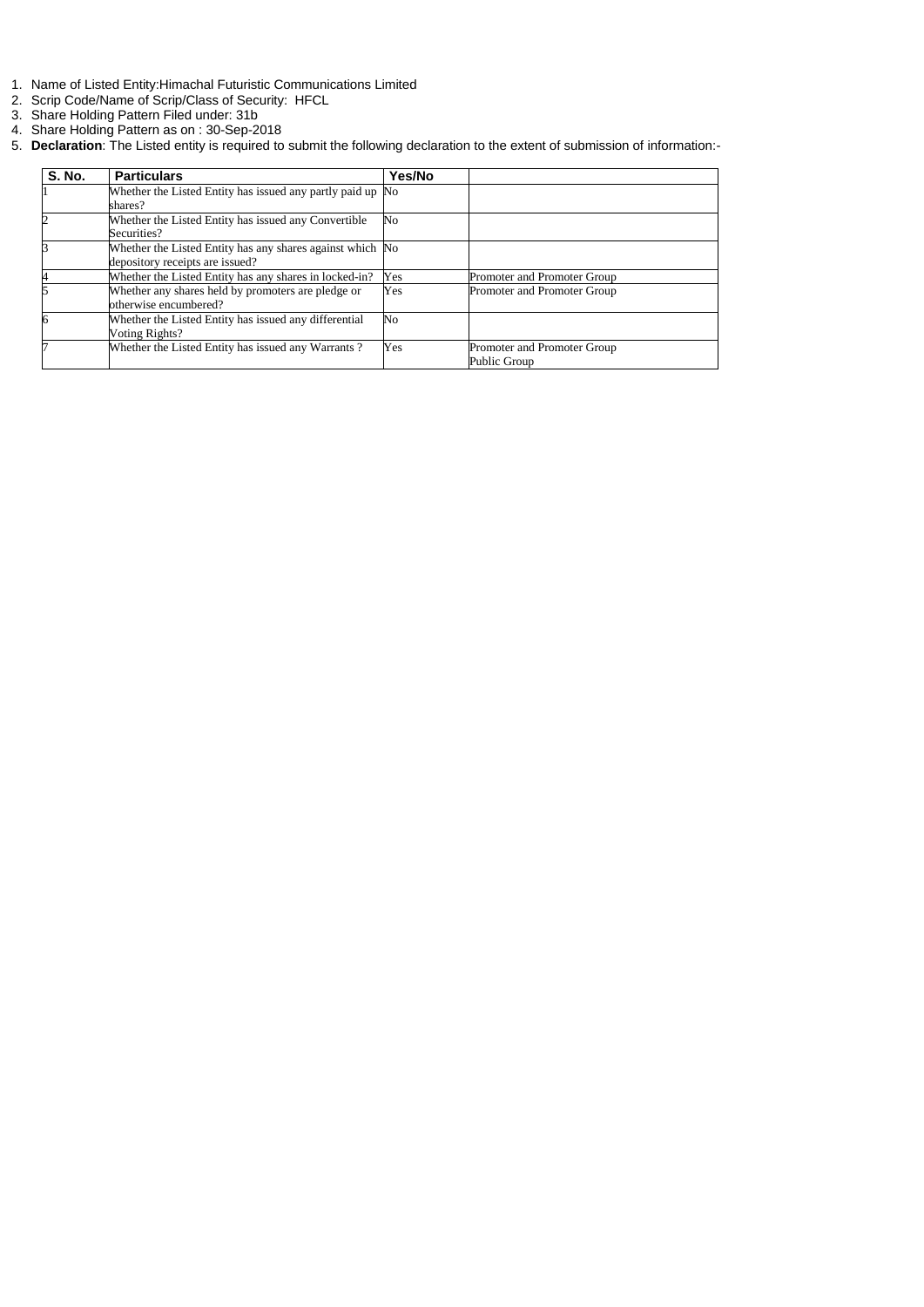| Table I - Summary Statement holding of specified securities |
|-------------------------------------------------------------|
|-------------------------------------------------------------|

| Catego<br>ry<br>(1) | Category<br>of<br>sharehol<br>der<br>(II) | Nos. of<br>shareh<br>olders<br>(III) | No. of<br>fully paid<br>up equity<br>shares | No.<br>of<br>Partly<br>paid-<br>иp<br>equity | No. of<br>shares<br>underlyi<br>ng<br><b>Depositor</b> | <b>Total</b><br>nos.<br>shares<br>held | <b>Shareho</b><br>Iding as<br>a % of<br>total no.<br>оf<br>shares<br>(calculate |                              |                            | <b>Number of Voting Rights held in</b><br>each class of securities<br>(X) |                        | No. of<br><b>Shares</b><br>Underlyi<br>ng<br><b>Outstandin</b><br>g<br>convertibl | Shareholdi<br>ng, as a %<br>assuming<br>full<br>conversion<br>of | <b>Number of</b><br>Locked in<br>shares<br>convertible |                                    | <b>Number of</b><br>Shares pledged<br>or<br>otherwise |                                        |            |
|---------------------|-------------------------------------------|--------------------------------------|---------------------------------------------|----------------------------------------------|--------------------------------------------------------|----------------------------------------|---------------------------------------------------------------------------------|------------------------------|----------------------------|---------------------------------------------------------------------------|------------------------|-----------------------------------------------------------------------------------|------------------------------------------------------------------|--------------------------------------------------------|------------------------------------|-------------------------------------------------------|----------------------------------------|------------|
|                     |                                           |                                      |                                             |                                              | У                                                      |                                        | das                                                                             |                              |                            |                                                                           |                        | е<br>securities                                                                   | securities (<br>as a                                             |                                                        |                                    |                                                       |                                        |            |
|                     |                                           |                                      | held                                        | shares                                       | <b>Receipts</b>                                        | $(VII) =$                              | per<br>SCRR,                                                                    |                              |                            |                                                                           |                        | (including                                                                        | percentage<br>οf<br>diluted<br>share                             | (XII)                                                  |                                    | encumbered                                            |                                        |            |
|                     |                                           |                                      | (IV)                                        | held                                         | (VI)                                                   | $(IV)+(V)+$                            | 1957)                                                                           |                              |                            |                                                                           |                        |                                                                                   |                                                                  |                                                        |                                    | (XIII)                                                |                                        |            |
|                     |                                           |                                      |                                             | (V)                                          |                                                        | (VI)                                   | (VIII)                                                                          |                              | <b>No of Voting Rights</b> |                                                                           | <b>Total</b><br>as a   |                                                                                   |                                                                  | No.<br>(a)                                             | As a<br>$%$ of                     | No. (a)                                               | As a<br>$%$ of                         | (XIV)      |
|                     |                                           |                                      |                                             |                                              |                                                        |                                        | As a %<br>$(A+B+C)$<br>2)                                                       | Clas <sub>s</sub><br>eg: $X$ | Clas<br>s<br>eg:y          | Tot al                                                                    | $%$ of<br>$(A+B+$<br>C | <b>Warrants)</b><br>$\overline{(\mathsf{X})}$                                     | capital)<br>$(XI)=$<br>$(VII)+(X)$                               |                                                        | total<br><b>Shar</b><br>es<br>held |                                                       | total<br><b>Share</b><br>s held<br>(b) |            |
|                     |                                           |                                      |                                             |                                              |                                                        |                                        |                                                                                 |                              |                            |                                                                           |                        |                                                                                   | As a % of<br>$(A+B+C2)$                                          |                                                        | (b)                                |                                                       |                                        |            |
| A                   | Promoter &<br>Promoter Group              |                                      | 474682198                                   |                                              |                                                        | 474682198                              | 38.30                                                                           | 474682198 0                  |                            | 474682198 38.30                                                           |                        | 15000000                                                                          | 38.13                                                            | 209445950 44.12                                        |                                    | 289189567 60.92                                       |                                        | 474682198  |
| B                   | Public                                    | 231207                               | 764694996                                   |                                              |                                                        | 764694996                              | 61.70                                                                           | 764694996 0                  |                            | 764694996 61.70                                                           |                        | 30000000                                                                          | 61.87                                                            |                                                        | 0.00                               |                                                       |                                        | 764170531  |
| C                   | Non Promoter- 0<br>Non Public             |                                      |                                             |                                              |                                                        |                                        |                                                                                 |                              |                            |                                                                           | 0.00                   |                                                                                   |                                                                  |                                                        | 0.00                               |                                                       |                                        |            |
| C1                  | <b>Shares</b><br>underlying DRs           |                                      |                                             |                                              |                                                        |                                        |                                                                                 |                              |                            |                                                                           | 0.00                   |                                                                                   |                                                                  |                                                        | 0.00                               |                                                       |                                        |            |
| C <sub>2</sub>      | Shares held by<br>Employee<br>Trusts      |                                      |                                             |                                              |                                                        |                                        | 0.00                                                                            |                              |                            |                                                                           | 0.00                   |                                                                                   | 0.00                                                             |                                                        | 0.00                               |                                                       |                                        |            |
|                     | Total                                     | 231215                               | 1239377194 0                                |                                              |                                                        | 1239377194                             | 100.00                                                                          | 12393771940                  |                            | 1239377194100.00                                                          |                        | 45000000                                                                          | 100.00                                                           | 209445950 16.90                                        |                                    | 289189567 23.33                                       |                                        | 1238852729 |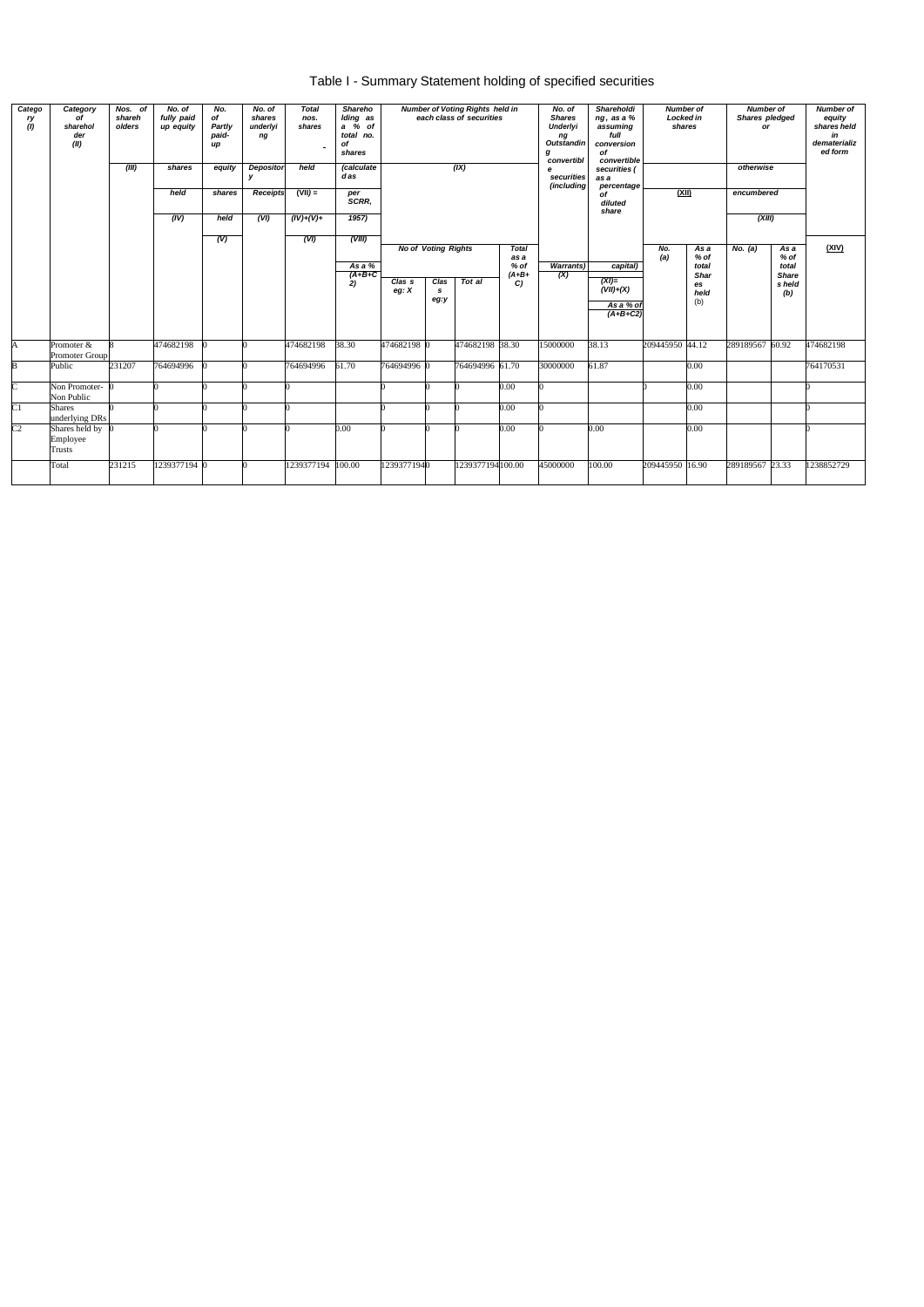## Table II - Statement showing shareholding pattern of the Promoter and Promoter Group

| <b>Category &amp; Name</b><br>of the<br><b>Shareholders</b><br>(1) | PAN<br>(II) | No. of<br>shareh<br>older<br>(III) | No. of<br>fully<br>paid<br>up<br>equity<br>share<br>s held<br>(IV) | Partly<br>paid-<br>up<br>equity<br>share<br>s<br>held<br>(V) | Nos.<br>of<br>share<br>$\mathbf{s}$<br>underl<br>ying<br>Depos<br>itory | <b>Total</b><br>nos.<br>shares<br>held<br>$(VII =$<br>$\dot{V} + V + VI$ | <b>Sharehol</b><br>ding %<br>calculate<br>d as per<br>SCRR,<br>1957<br>As a % of<br>$(A+B+C2)$ | <b>No of Voting Rights</b> | each class of securities | <b>Number of Voting Rights held in</b><br>(IX) | <b>Total as</b>                         | No. of<br>Shareholdin<br><b>Shares</b><br>$g$ , as a $%$<br><b>Underlying</b><br>assuming<br><b>Outstanding</b><br>full<br>convertible<br>conversion<br>securities<br>of<br>(including<br>convertible<br><b>Warrants)</b><br>securities ( |                                                                     | <b>Number of</b><br>Locked in<br>shares<br>(XII)<br>No. (a) |                               | <b>Number of</b><br><b>Shares</b><br>pledged or<br>otherwise<br>encumbered<br>(XIII)<br>No. (a)<br>As a |                          | <b>Number of</b><br>equity<br>shares held<br>in<br>demateriali<br>z<br>ed form<br>(XIV) |
|--------------------------------------------------------------------|-------------|------------------------------------|--------------------------------------------------------------------|--------------------------------------------------------------|-------------------------------------------------------------------------|--------------------------------------------------------------------------|------------------------------------------------------------------------------------------------|----------------------------|--------------------------|------------------------------------------------|-----------------------------------------|-------------------------------------------------------------------------------------------------------------------------------------------------------------------------------------------------------------------------------------------|---------------------------------------------------------------------|-------------------------------------------------------------|-------------------------------|---------------------------------------------------------------------------------------------------------|--------------------------|-----------------------------------------------------------------------------------------|
|                                                                    |             |                                    |                                                                    |                                                              | Recei<br>pts<br>(VI)                                                    |                                                                          | (VIII)                                                                                         | Class X                    | Class                    | <b>Total</b>                                   | a % of<br><b>Total</b><br><b>Voting</b> | (X)                                                                                                                                                                                                                                       | as a<br>percentage<br>of diluted                                    |                                                             | As a<br>% of<br>total<br>Shar |                                                                                                         | $%$ of<br>total<br>share |                                                                                         |
|                                                                    |             |                                    |                                                                    |                                                              |                                                                         |                                                                          |                                                                                                |                            | Y                        |                                                | rights                                  |                                                                                                                                                                                                                                           | share<br>capital)<br>$(XI) =$<br>(VII)+(X) as a<br>% of<br>$A+B+C2$ |                                                             | es<br>held<br>(b)             |                                                                                                         | s held<br>(b)            |                                                                                         |
| Indian                                                             |             |                                    |                                                                    | $\overline{0}$                                               | $\overline{0}$                                                          | $\overline{0}$                                                           | 0.00                                                                                           |                            |                          |                                                | 0.00                                    |                                                                                                                                                                                                                                           | 0.00                                                                |                                                             | 0.00                          |                                                                                                         | 0.00                     |                                                                                         |
| Individuals/Hindu<br>undivided Family                              |             |                                    | 555397                                                             | $\theta$                                                     | $\Omega$                                                                | 555397                                                                   | 0.04                                                                                           | 555397                     |                          | 555397                                         | 0.04                                    |                                                                                                                                                                                                                                           | 0.04                                                                |                                                             | 0.00                          | 239700                                                                                                  | 43.16                    | 555397                                                                                  |
| Manik Lal Nahata                                                   | ABSPN5685M  |                                    | 11920                                                              | $\Omega$                                                     | $\overline{0}$                                                          | 11920                                                                    | 0.00                                                                                           | 11920                      |                          | 11920                                          | 0.00                                    |                                                                                                                                                                                                                                           | 0.00                                                                |                                                             | 0.00                          |                                                                                                         | 0.00                     | 11920                                                                                   |
| Mahendra Nahata                                                    | AAOPN6698M  |                                    | 73477                                                              | $\overline{0}$                                               | $\overline{0}$                                                          | 73477                                                                    | 0.01                                                                                           | 73477                      |                          | 73477                                          | 0.01                                    |                                                                                                                                                                                                                                           | 0.01                                                                |                                                             | 0.001                         |                                                                                                         | 0.00                     | 73477                                                                                   |
| Anant Nahata                                                       | ABGPN0784M  |                                    | 470000                                                             | $\overline{0}$                                               | $\overline{0}$                                                          | 470000                                                                   | 0.04                                                                                           | 470000                     |                          | 470000                                         | 0.04                                    |                                                                                                                                                                                                                                           | 0.04                                                                |                                                             | 0.00                          | 239700                                                                                                  | 51.00                    | 470000                                                                                  |
| Central Government/<br>State Government(s)                         |             |                                    |                                                                    | $\Omega$                                                     | $\Omega$                                                                | $\overline{0}$                                                           | 0.00                                                                                           |                            |                          |                                                | 0.00                                    |                                                                                                                                                                                                                                           | 0.00                                                                |                                                             | 0.00                          |                                                                                                         | 0.00                     |                                                                                         |
| Financial<br><b>Institutions/Banks</b>                             |             |                                    |                                                                    | $\Omega$                                                     | $\Omega$                                                                | $\theta$                                                                 | 0.00                                                                                           |                            |                          |                                                | 0.00                                    |                                                                                                                                                                                                                                           | 0.00                                                                |                                                             | 0.001                         |                                                                                                         | 0.00                     |                                                                                         |
| Any Other (specify)                                                |             |                                    | 474126801                                                          | $\overline{0}$                                               | $\overline{0}$                                                          | 474126801                                                                | 38.26                                                                                          | 474126801                  |                          | 474126801                                      | 38.26                                   | 15000000                                                                                                                                                                                                                                  | 38.08                                                               | 209445950 44.18                                             |                               | 288949867 60.94                                                                                         |                          | 474126801                                                                               |
| <b>Bodies Corporate</b>                                            |             |                                    | 474126801                                                          | $\overline{0}$                                               | $\overline{0}$                                                          | 474126801                                                                | 38.24                                                                                          | 474126801                  |                          | 474126801 38.24                                |                                         | 15000000                                                                                                                                                                                                                                  | 38.07                                                               | 209445950 92.62                                             |                               | 288949867 127.36                                                                                        |                          | 474126801                                                                               |
| MN Ventures Private AACCI2827E<br>Limited                          |             |                                    | 238390000                                                          | $\Omega$                                                     | $\overline{0}$                                                          | 238390000                                                                | 19.23                                                                                          | 238390000                  |                          | 238390000 19.23                                |                                         | 7500000                                                                                                                                                                                                                                   | 19.14                                                               | 116811100 49.00                                             |                               | 169219717 70.98                                                                                         |                          | 238390000                                                                               |
| NextWave<br>Communications<br>Private Limited                      | AACCD7696J  |                                    | 212365000                                                          | $\overline{0}$                                               | $\overline{0}$                                                          | 212365000                                                                | 17.13                                                                                          | 212365000                  |                          | 212365000 17.13                                |                                         | 7500000                                                                                                                                                                                                                                   | 17.12                                                               | 92634850                                                    | 43.62                         | 119730150 56.38                                                                                         |                          | 212365000                                                                               |
| <b>Fitcore Tech-</b><br>Solutions Pvt. Ltd.                        | AACCF4508R  |                                    | 22400000                                                           | $\theta$                                                     | $\overline{0}$                                                          | 22400000                                                                 | 1.81                                                                                           | 22400000                   |                          | 22400000                                       | 1.81                                    |                                                                                                                                                                                                                                           | 1.74                                                                |                                                             | 0.001                         |                                                                                                         | 0.00                     | 22400000                                                                                |
| Vinsan Brothers (P)<br>ht.                                         | AAACV9277F  |                                    | 671600                                                             | $\theta$                                                     | $\overline{0}$                                                          | 671600                                                                   | 0.05                                                                                           | 671600                     |                          | 671600                                         | 0.05                                    |                                                                                                                                                                                                                                           | 0.05                                                                |                                                             | 0.00                          |                                                                                                         | 0.00                     | 671600                                                                                  |
| <b>Shanker Sales</b><br>Promotion (P) Ltd                          | AAECS7350J  |                                    | 300201                                                             | $\overline{0}$                                               | $\overline{0}$                                                          | 300201                                                                   | 0.02                                                                                           | 300201                     |                          | 300201                                         | 0.02                                    |                                                                                                                                                                                                                                           | 0.02                                                                |                                                             | 0.00                          |                                                                                                         | 0.00                     | 300201                                                                                  |
| Sub-Total $(A)(1)$                                                 |             |                                    | 474682198                                                          | $\theta$                                                     | $\overline{0}$                                                          | 474682198                                                                | 38.30                                                                                          | 474682198                  |                          | 474682198                                      | 38.30                                   | 15000000                                                                                                                                                                                                                                  | 38.13                                                               | 209445950 44.12                                             |                               | 289189567 60.92                                                                                         |                          | 474682198                                                                               |
| Foreign                                                            |             |                                    |                                                                    | $\Omega$                                                     | $\overline{0}$                                                          | $\overline{0}$                                                           | 0.00                                                                                           |                            |                          |                                                | 0.00                                    |                                                                                                                                                                                                                                           | 0.00                                                                |                                                             | 0.00                          |                                                                                                         | 0.00                     |                                                                                         |
| Individuals (Non-<br>Resident Individuals/                         |             |                                    |                                                                    | $\Omega$                                                     | $\overline{0}$                                                          | $\theta$                                                                 | 0.00                                                                                           |                            |                          |                                                | 0.00                                    |                                                                                                                                                                                                                                           | 0.00                                                                |                                                             | 0.00                          |                                                                                                         | 0.001                    |                                                                                         |
| Foreign Individuals)                                               |             |                                    |                                                                    |                                                              |                                                                         |                                                                          |                                                                                                |                            |                          |                                                |                                         |                                                                                                                                                                                                                                           |                                                                     |                                                             |                               |                                                                                                         |                          |                                                                                         |
| Government                                                         |             |                                    |                                                                    | $\theta$                                                     | $\overline{0}$                                                          | $\overline{0}$                                                           | 0.00                                                                                           |                            |                          |                                                | 0.00                                    |                                                                                                                                                                                                                                           | 0.00                                                                |                                                             | 0.001                         |                                                                                                         | 0.00                     |                                                                                         |
| Institutions                                                       |             |                                    |                                                                    | $\theta$                                                     | $\overline{0}$                                                          | $\Omega$                                                                 | 0.00                                                                                           |                            |                          |                                                | 0.00                                    |                                                                                                                                                                                                                                           | 0.00                                                                |                                                             | 0.00                          |                                                                                                         | 0.00                     |                                                                                         |
| Foreign Portfolio<br>Investor                                      |             |                                    |                                                                    | $\Omega$                                                     | $\overline{0}$                                                          | $\overline{0}$                                                           | 0.00                                                                                           |                            |                          |                                                | 0.00                                    |                                                                                                                                                                                                                                           | 0.00                                                                |                                                             | 0.00                          |                                                                                                         | 0.00                     |                                                                                         |
| Any Other (specify)                                                |             |                                    |                                                                    | $\theta$                                                     | $\overline{0}$                                                          | $\theta$                                                                 | 0.00                                                                                           |                            |                          |                                                | 0.00                                    |                                                                                                                                                                                                                                           | 0.00                                                                |                                                             | 0.00                          |                                                                                                         | 0.00                     |                                                                                         |
| Sub-Total $(A)(2)$                                                 |             |                                    |                                                                    | $\Omega$                                                     | $\overline{0}$                                                          | $\Omega$                                                                 | 0.00                                                                                           |                            |                          |                                                | 0.00                                    |                                                                                                                                                                                                                                           | 0.00                                                                |                                                             | 0.00                          |                                                                                                         | 0.00                     |                                                                                         |
| <b>Total Shareholding</b><br>of Promoter and<br>Promoter Group     |             |                                    | 474682198                                                          | $\Omega$                                                     | $\overline{0}$                                                          | 474682198                                                                | 38.30                                                                                          | 474682198                  |                          | 474682198 38.30                                |                                         | 15000000                                                                                                                                                                                                                                  | 38.13                                                               | 209445950 44.12                                             |                               | 289189567                                                                                               | 60.92                    | 474682198                                                                               |
| $(A)=(A)(1)+(A)(2)$                                                |             |                                    |                                                                    |                                                              |                                                                         |                                                                          |                                                                                                |                            |                          |                                                |                                         |                                                                                                                                                                                                                                           |                                                                     |                                                             |                               |                                                                                                         |                          |                                                                                         |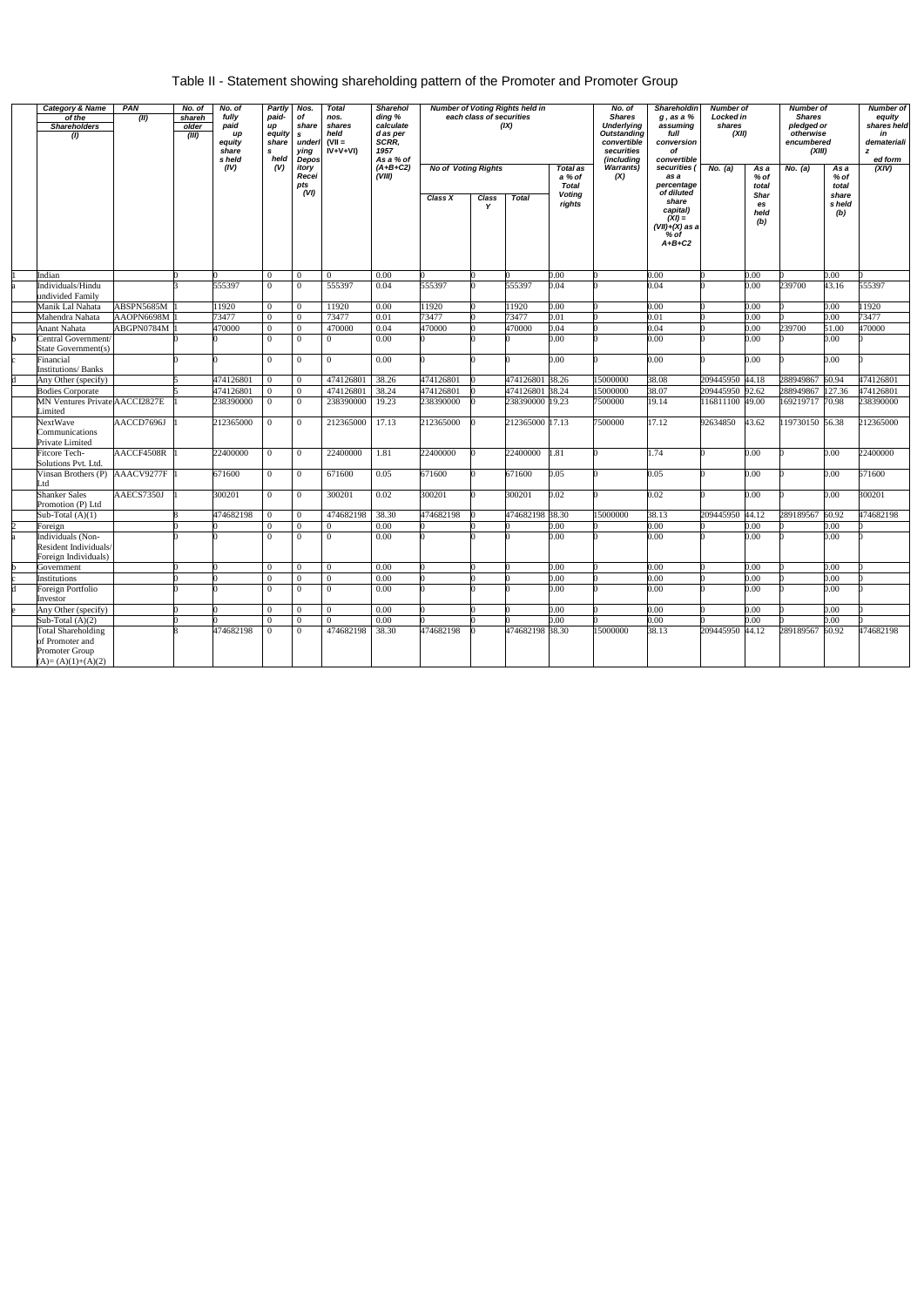## Table III - Statement showing shareholding pattern of the Public shareholder

| <b>Category &amp; Name</b><br>PAN(II)<br>of the<br><b>Shareholders</b><br>(1) |                                                                                     |            | Nos. of<br>shareh<br>older<br>(III) | No. of<br>fully<br>paid up<br>equity<br>share s<br>held (IV) | <b>Partly</b><br>paid-up<br>equity<br>shares<br>held<br>(V) | Nos. of<br>shares<br>underlying<br><b>Depository</b><br><b>Receipts</b><br>(VI) | <b>Total</b><br>nos.<br>shares<br>held<br>$VII =$<br>$IV+V+VI$ | Sharehol<br>ding %<br>calculate<br>d as per<br>SCRR,<br>1957 |                            |                   | Number of Voting Rights held in each<br>class of securities<br>(IX) |                                    | No. of<br><b>Shares</b><br><b>Underlyin</b><br>g<br>Outstandi<br>ng | <b>Total</b><br>shareholdi<br>n g, as a<br>%<br>assuming<br>full                      | <b>Number</b> of<br>Locked in<br>shares<br>(XII)<br>No.<br>As a |                                  | <b>Number of</b><br><b>Shares</b><br>pledged or<br>otherwise<br>encumbered<br>(XIII)<br>Asa |                                                   | <b>Number</b><br>of equity<br>shares<br>held in<br>demateria<br>liz ed<br>form |
|-------------------------------------------------------------------------------|-------------------------------------------------------------------------------------|------------|-------------------------------------|--------------------------------------------------------------|-------------------------------------------------------------|---------------------------------------------------------------------------------|----------------------------------------------------------------|--------------------------------------------------------------|----------------------------|-------------------|---------------------------------------------------------------------|------------------------------------|---------------------------------------------------------------------|---------------------------------------------------------------------------------------|-----------------------------------------------------------------|----------------------------------|---------------------------------------------------------------------------------------------|---------------------------------------------------|--------------------------------------------------------------------------------|
|                                                                               |                                                                                     |            |                                     |                                                              |                                                             |                                                                                 |                                                                | As a % of<br>$(A+B+C2)$<br>VIII                              | <b>No of Voting Rights</b> |                   |                                                                     | Total as<br>a % of<br><b>Total</b> | convertib<br>le<br>securities                                       | conversio<br>n of<br>convertibl                                                       | (a)                                                             | $%$ of<br>total                  | No.<br>(No<br>$\mathbf{t}$                                                                  | % of<br>total                                     | (XIV)                                                                          |
|                                                                               |                                                                                     |            |                                     |                                                              |                                                             |                                                                                 |                                                                |                                                              | Class X                    | <b>Class</b><br>Y | Tot al                                                              | <b>Voting</b><br>rights            | (includin<br>g<br><b>Warrants)</b><br>(X)                           | e<br>securities<br>(as a<br>percentag<br>e of<br>diluted<br>share<br>capital)<br>(XI) |                                                                 | <b>Shar</b><br>es<br>held<br>(b) | ap<br>pli<br>ca<br>ble<br>(a)                                                               | share<br>s held<br>(Not<br>applic<br>able)<br>(b) |                                                                                |
|                                                                               | Institutions<br>Mutual Funds/                                                       |            | 15                                  | 1127042                                                      |                                                             |                                                                                 | 1127042                                                        | 0.00<br>0.09                                                 | 1127042                    |                   | 1127042                                                             | 0.00<br>0.09                       |                                                                     | 0.00<br>0.09                                                                          |                                                                 | 0.00<br>0.00                     |                                                                                             |                                                   | 123212                                                                         |
|                                                                               | Venture Capital                                                                     |            |                                     |                                                              |                                                             |                                                                                 |                                                                | 0.00                                                         |                            |                   |                                                                     | 0.00                               |                                                                     | 0.00                                                                                  |                                                                 | 0.00                             |                                                                                             |                                                   |                                                                                |
|                                                                               | Funds<br>Alternate Investment                                                       |            |                                     |                                                              |                                                             |                                                                                 |                                                                | 0.00                                                         |                            |                   |                                                                     | 0.00                               |                                                                     | $0.00\,$                                                                              |                                                                 | $0.00\,$                         |                                                                                             |                                                   |                                                                                |
|                                                                               | Funds<br>Foreign Venture                                                            |            |                                     |                                                              |                                                             |                                                                                 |                                                                | 0.00                                                         |                            |                   |                                                                     | 0.00                               |                                                                     | 0.00                                                                                  |                                                                 | 0.00                             |                                                                                             |                                                   |                                                                                |
|                                                                               | Capital Investors                                                                   |            |                                     |                                                              |                                                             |                                                                                 |                                                                |                                                              |                            |                   |                                                                     |                                    |                                                                     |                                                                                       |                                                                 |                                  |                                                                                             |                                                   |                                                                                |
|                                                                               | Foreign Portfolio<br>Investors                                                      |            | 69                                  | 58313229                                                     |                                                             |                                                                                 | 58313229                                                       | 4.71                                                         | 58313229                   |                   | 58313229                                                            | 4.71                               |                                                                     | 4.54                                                                                  |                                                                 | 0.00                             |                                                                                             |                                                   | 58313229                                                                       |
|                                                                               | Financial<br><b>Institutions/Banks</b>                                              |            |                                     | 16954190                                                     |                                                             |                                                                                 | 16954190                                                       | 1.37                                                         | 16954190                   |                   | 16954190                                                            | 1.37                               |                                                                     | 1.32                                                                                  |                                                                 | 0.00                             |                                                                                             |                                                   | 16953090                                                                       |
|                                                                               | <b>IDBI BANK LTD.</b>                                                               | AABCI8842G |                                     | 13326109                                                     |                                                             |                                                                                 | 13326109                                                       | 1.08                                                         | 13326109                   |                   | 13326109                                                            | 1.08                               |                                                                     | 1.04                                                                                  |                                                                 | 0.00                             |                                                                                             |                                                   | 13325009                                                                       |
|                                                                               | <b>Insurance Companies</b>                                                          |            |                                     | 521000                                                       |                                                             |                                                                                 | 521000                                                         | 0.04                                                         | 521000                     |                   | 521000                                                              | 0.04<br>0.00                       |                                                                     | 0.04                                                                                  |                                                                 | 0.00                             |                                                                                             |                                                   | 521000                                                                         |
|                                                                               | Provident Funds/<br>Pension Funds                                                   |            |                                     |                                                              |                                                             |                                                                                 |                                                                | 0.00                                                         |                            |                   |                                                                     |                                    |                                                                     | 0.00                                                                                  |                                                                 | 0.00                             |                                                                                             |                                                   |                                                                                |
|                                                                               | Any Other (specify)                                                                 |            | 25                                  | 16125                                                        |                                                             |                                                                                 | 16125                                                          | 0.00                                                         | 16125                      |                   | 16125                                                               | 0.00                               |                                                                     | 0.00                                                                                  |                                                                 | 0.00                             |                                                                                             |                                                   | 6905                                                                           |
|                                                                               | Other                                                                               |            | 22                                  | 10820                                                        |                                                             |                                                                                 | 10820                                                          | 0.00                                                         | 10820                      |                   | 10820                                                               | 0.00                               |                                                                     | 0.00                                                                                  |                                                                 | 0.00                             |                                                                                             |                                                   | 5200                                                                           |
|                                                                               | Other                                                                               |            |                                     | 5305                                                         |                                                             |                                                                                 | 5305                                                           | 0.00                                                         | 5305                       |                   | 5305                                                                | 0.00                               |                                                                     | 0.00                                                                                  |                                                                 | 0.00                             |                                                                                             |                                                   | 1705                                                                           |
|                                                                               | Sub-Total $(B)(1)$                                                                  |            | 116                                 | 76931586                                                     |                                                             |                                                                                 | 76931586                                                       | 6.21                                                         | 76931586                   |                   | 76931586                                                            | 6.21                               |                                                                     | 5.99                                                                                  |                                                                 | 0.00                             |                                                                                             |                                                   | 76917436                                                                       |
|                                                                               | Central Government/<br>State Government(s)/<br>President of India                   |            |                                     |                                                              |                                                             |                                                                                 |                                                                | 0.00                                                         |                            |                   |                                                                     | 0.00                               |                                                                     | 0.00                                                                                  |                                                                 | 0.00                             |                                                                                             |                                                   |                                                                                |
|                                                                               | Sub-Total $(B)(2)$                                                                  |            |                                     |                                                              |                                                             |                                                                                 |                                                                | 0.00                                                         |                            |                   |                                                                     | 0.00                               |                                                                     | 0.00                                                                                  |                                                                 | 0.00                             |                                                                                             |                                                   |                                                                                |
|                                                                               | Non-institutions                                                                    |            |                                     |                                                              |                                                             |                                                                                 |                                                                | 0.00                                                         |                            |                   |                                                                     | 0.00                               |                                                                     | 0.00                                                                                  |                                                                 | 0.00                             |                                                                                             |                                                   |                                                                                |
|                                                                               | Individuals -<br>Individual                                                         |            | 225234<br>225118                    | 380289045<br>304326872 0                                     |                                                             |                                                                                 | 380289045<br>304326872 24.55                                   | 30.68                                                        | 380289045<br>304326872 0   |                   | 380289045<br>304326872 24.55                                        | 30.68                              | 10000000                                                            | 30.38<br>23.69                                                                        |                                                                 | 0.00<br>0.00                     |                                                                                             |                                                   | 379934110<br>303971937                                                         |
|                                                                               | shareholders holding<br>nominal share capital<br>up to Rs. 2 lakhs.                 |            |                                     |                                                              |                                                             |                                                                                 |                                                                |                                                              |                            |                   |                                                                     |                                    |                                                                     |                                                                                       |                                                                 |                                  |                                                                                             |                                                   |                                                                                |
| Ιï                                                                            | Individual<br>shareholders holding<br>nominal share capital<br>in excess of Rs. $2$ |            | 116                                 | 75962173                                                     |                                                             |                                                                                 | 75962173                                                       | 6.13                                                         | 75962173                   |                   | 75962173                                                            | 6.13                               | 10000000                                                            | 6.69                                                                                  |                                                                 | 0.00                             |                                                                                             |                                                   | 75962173                                                                       |
|                                                                               | lakhs.<br>NBFCs registered<br>with RBI                                              |            | 10                                  | 134948                                                       |                                                             |                                                                                 | 134948                                                         | 0.01                                                         | 134948                     |                   | 134948                                                              | 0.01                               |                                                                     | 0.01                                                                                  |                                                                 | $0.00\,$                         |                                                                                             |                                                   | 134948                                                                         |
|                                                                               | <b>Employee Trusts</b>                                                              |            |                                     |                                                              |                                                             |                                                                                 |                                                                | 0.00                                                         |                            |                   |                                                                     | 0.00                               |                                                                     | 0.00                                                                                  |                                                                 | 0.00                             |                                                                                             |                                                   |                                                                                |
|                                                                               | Overseas<br>Depositories<br>(holding DRs)                                           |            |                                     |                                                              |                                                             |                                                                                 |                                                                | 0.00                                                         |                            |                   |                                                                     | 0.00                               |                                                                     | 0.00                                                                                  |                                                                 | 0.00                             |                                                                                             |                                                   |                                                                                |
|                                                                               | (balancing figure)                                                                  |            |                                     |                                                              |                                                             |                                                                                 |                                                                |                                                              |                            |                   |                                                                     |                                    | 20000000                                                            |                                                                                       |                                                                 |                                  |                                                                                             |                                                   | 307184037                                                                      |
|                                                                               | Any Other (specify)<br><b>Bodies Corporate</b>                                      |            | 5847<br>2746                        | 307339417 0<br>292997662                                     |                                                             |                                                                                 | 307339417 24.80<br>292997662 23.64                             |                                                              | 307339417<br>292997662     |                   | 307339417 24.80<br>292997662 23.64                                  |                                    | 10000000                                                            | 25.49<br>23.59                                                                        |                                                                 | 0.00<br>0.00                     |                                                                                             |                                                   | 292965492                                                                      |
|                                                                               | <b>RELIANCE</b><br><b>INDUSTRIAL</b><br><b>INVESTMENTS</b><br>AND HOLDINGS          | AAACR5053R |                                     | 48532764                                                     |                                                             |                                                                                 | 48532764                                                       | 3.92                                                         | 48532764                   |                   | 48532764                                                            | 3.92                               |                                                                     | 3.78                                                                                  |                                                                 | 0.00                             |                                                                                             |                                                   | 48532764                                                                       |
|                                                                               | LTD.<br>MKJ<br><b>ENTERPRISES</b><br>LIMITED                                        | AABCM7727L |                                     | 33608461                                                     |                                                             |                                                                                 | 33608461                                                       | 2.71                                                         | 33608461                   |                   | 33608461                                                            | 2.71                               |                                                                     | 2.62                                                                                  |                                                                 | 0.00                             |                                                                                             |                                                   | 33608461                                                                       |
|                                                                               | <b>GRD SECURITIES</b><br>LIMITED                                                    | AABCG7534M |                                     | 15929005                                                     |                                                             |                                                                                 | 15929005                                                       | 1.29                                                         | 15929005                   |                   | 15929005                                                            | $\overline{1.29}$                  |                                                                     | 1.24                                                                                  |                                                                 | 0.00                             |                                                                                             |                                                   | 15929005                                                                       |
|                                                                               | <b>Clearing Members</b>                                                             |            | 382                                 | 4982022                                                      |                                                             |                                                                                 | 4982022                                                        | 0.40                                                         | 4982022                    |                   | 4982022                                                             | 0.40                               |                                                                     | 0.39                                                                                  |                                                                 | 0.00                             |                                                                                             |                                                   | 4982022                                                                        |
|                                                                               | Foreign Nationals                                                                   |            |                                     | 500                                                          |                                                             |                                                                                 | 500                                                            | 0.00                                                         | 500                        |                   | 500                                                                 | 0.00                               |                                                                     | 0.00                                                                                  |                                                                 | 0.00                             |                                                                                             |                                                   | 500                                                                            |
|                                                                               | HUF                                                                                 |            |                                     | 500                                                          |                                                             |                                                                                 | 500                                                            | 0.00                                                         | 500                        |                   | 500                                                                 | 0.00                               |                                                                     | 0.00                                                                                  |                                                                 | 0.00                             |                                                                                             |                                                   | 500                                                                            |
|                                                                               | Non-Resident Indian<br>(NRI)                                                        |            | 2703                                | 9236319                                                      |                                                             |                                                                                 | 9236319                                                        | 0.75                                                         | 9236319                    |                   | 9236319                                                             | 0.75                               | 10000000                                                            | 1.50                                                                                  |                                                                 | 0.00                             |                                                                                             |                                                   | 9114109                                                                        |
|                                                                               | Others                                                                              |            |                                     | 98070230                                                     |                                                             |                                                                                 | 98070230                                                       | 7.92                                                         | 98070230                   |                   | 98070230                                                            | 7.92                               |                                                                     | 7.64                                                                                  |                                                                 | 0.00                             |                                                                                             |                                                   | 98070230                                                                       |
|                                                                               | Sub-Total $(B)(3)$                                                                  |            | 231091                              | 687763410                                                    |                                                             |                                                                                 | 687763410 55.49                                                |                                                              | 687763410                  |                   | 687763410 55.49                                                     |                                    | 30000000                                                            | 55.88                                                                                 |                                                                 | 0.00                             |                                                                                             |                                                   | 687253095                                                                      |
|                                                                               | <b>Overseas Corporate</b><br><b>Bodies</b>                                          |            |                                     | 38250                                                        |                                                             |                                                                                 | 38250                                                          | 0.00                                                         | 38250                      |                   | 38250                                                               | 0.00                               |                                                                     | 0.00                                                                                  |                                                                 | 0.00                             |                                                                                             |                                                   | 37250                                                                          |
|                                                                               | Societies                                                                           |            |                                     | 520                                                          |                                                             |                                                                                 | 520                                                            | 0.00                                                         | 520                        |                   | 520                                                                 | 0.00                               |                                                                     | 0.00                                                                                  |                                                                 | 0.00                             |                                                                                             |                                                   | 520                                                                            |
|                                                                               | Frusts                                                                              |            |                                     | 33644                                                        |                                                             |                                                                                 | 83644                                                          | 0.01                                                         | 83644                      |                   | 83644                                                               | 0.01                               |                                                                     | 0.01                                                                                  |                                                                 | 0.00                             |                                                                                             |                                                   | 83644                                                                          |
|                                                                               | <b>Total Public</b><br>Shareholding $(B)=$<br>$(B)(1)+(B)(2)+(B)(3)$                |            | 231207                              | 764694996 0                                                  |                                                             |                                                                                 | 764694996 61.70                                                |                                                              | 764694996                  |                   | 764694996 61.70                                                     |                                    | 30000000                                                            | 61.87                                                                                 |                                                                 | 0.00                             |                                                                                             |                                                   | 764170531                                                                      |